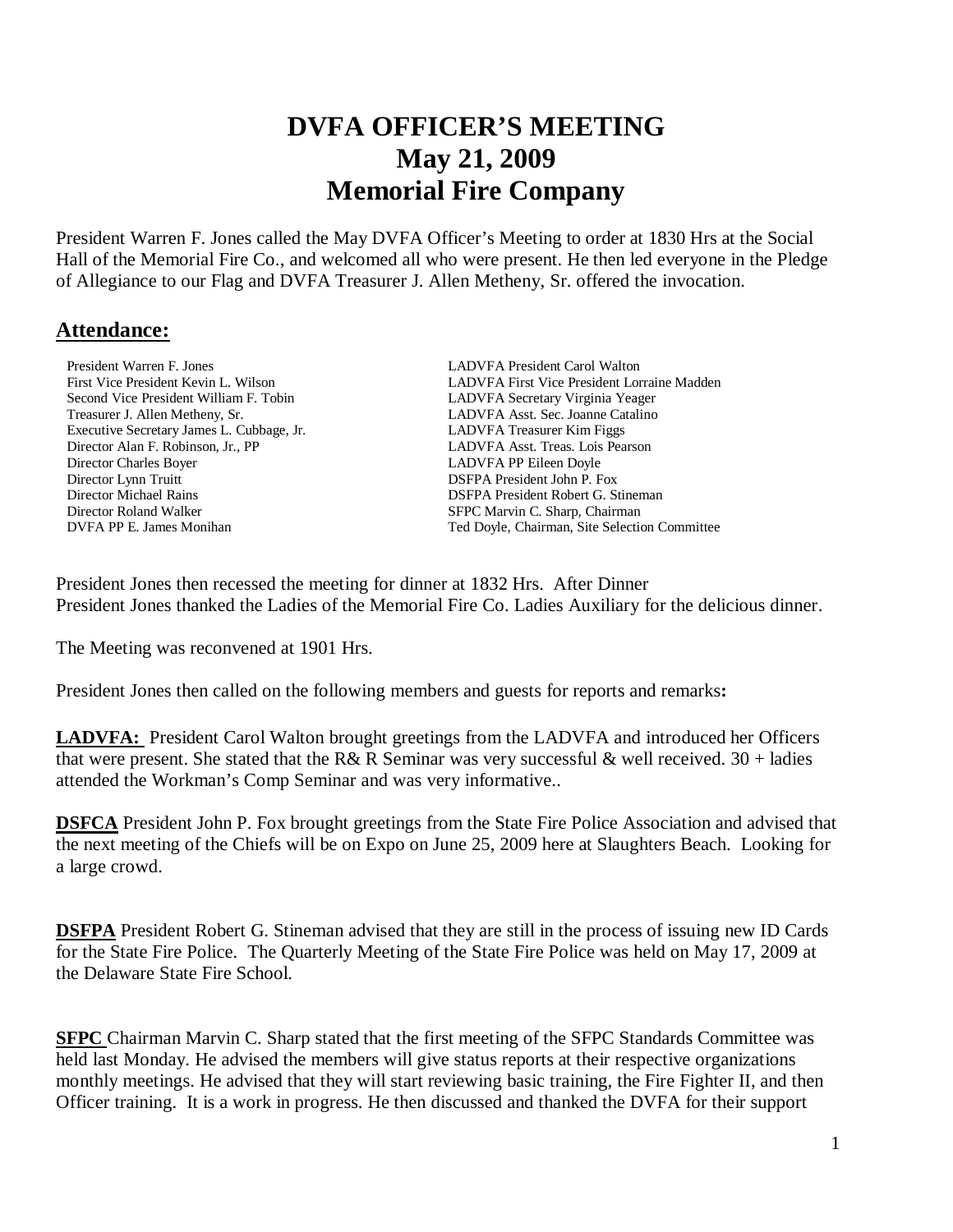during the Joint Sunset Committee Hearings on the SFPC, DSFS and OSFM held at Legislative Hall. They will be a review and a probable rewrite of Title 16, Chapter 66 as it relates to the SPFC, a new SFPC Advisory Board and several other recommendations that the JSC will make in their final written report.

**President Warren F. Jones** reported on the following items:

**Miss Delaware** Advised that that the DVFA will prepare a Resolution for presentation to Miss Delaware for all of her work and appearances at fire prevention activities throughout Delaware during her reign.

**Recruitment & Retention** Stated that there will not be a seminar at this year's Conference. It will be a separate event, date to be announced. Followed up on the remarks of LADVFA President Walton on the recent R & R Seminar and advised that under the SAFER Grant that a DVFA Recruitment Coordinator will be Contracted. Job Announcements for this position will go out around June 1, 2009 with a June  $30<sup>th</sup>$  closing date.

**State Budget** Stated that he is very concerned about the financial situation that the State is in and the effect it may have on our Grant in Aid. He wanted every fire company to take this in consideration as they prepare their yearly budgets.

**Meeting with Governor Markell** Stated the DVFA Chair Officers had a very brief meeting with Governor Markell and discussed our concerns on several financial issues affecting the fire service including Grant in Aid, Kent & Sussex leveling up funds and other initiatives that have funding issues attached. The Governor was very attentive but made no firm commitment other than to look into the issues.

**Grant in Aid** Preliminary reports are that the Grant in Aid funds may be cut up to 15% from last year's funding levels. There are many factors that could affect those figures and we will not be aware of the final figures till the Budget is passed on June  $30<sup>th</sup>$ .

**DVFA Budget** .He advised that the DVFA Officer's are very concerned about the DVFA budget and have tried to keep expenses to a minimum. As they prepare the FY-10 the will look for ways to trim the budget.

**First Vice President Kevin L. Wilson** reported on the following items:

.

**DVFA Web Page** Stated that several changes have been made and that the committee will be adding some new features including a New Apparatus Section. If you have any suggestions for the web page, please contact the First Vice President.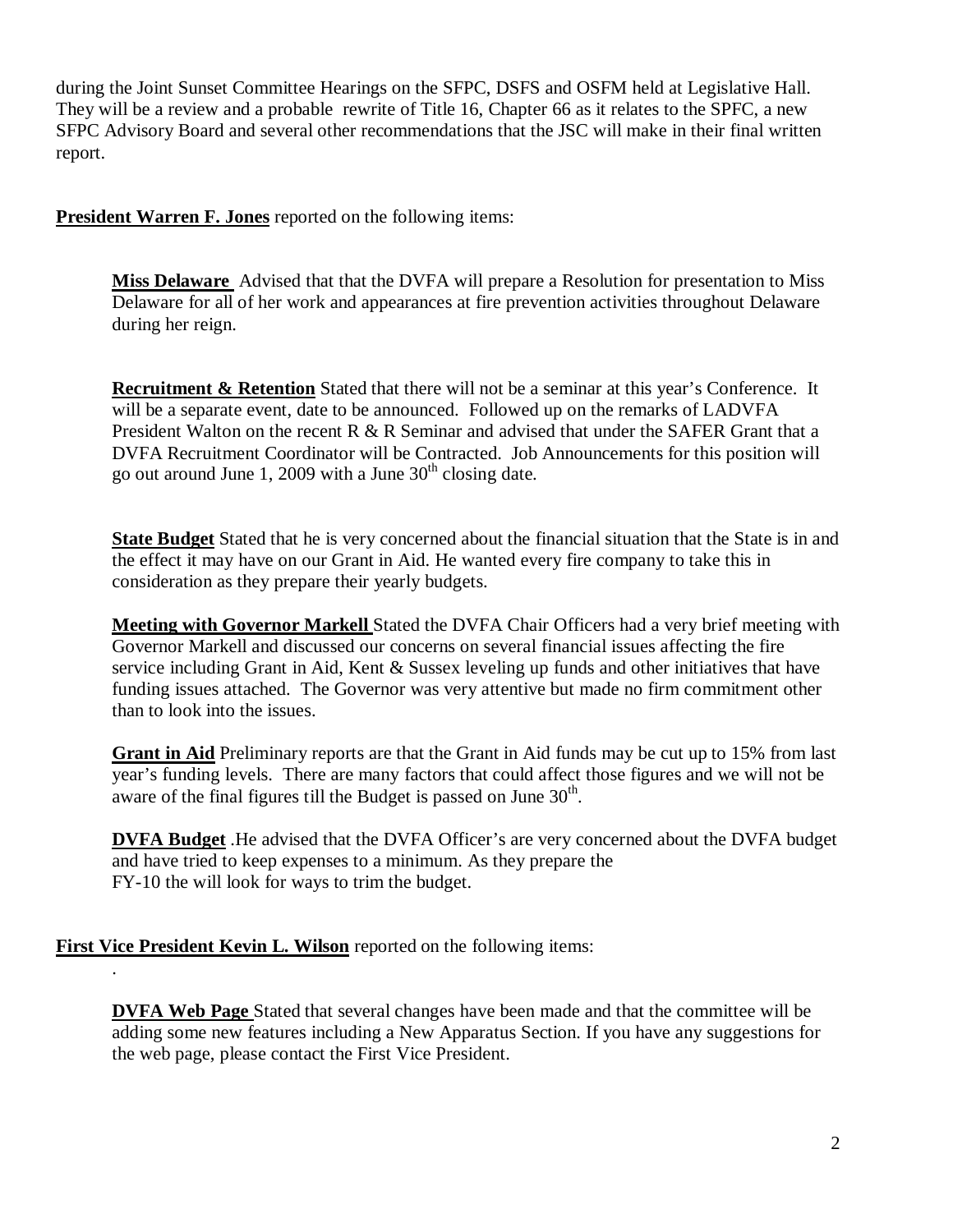**DVFA Memorial** Advised that June 14<sup>th</sup> at 2 PM has been set for the unveiling of Wayne Steen & Michelle Smith's name on the DVFA Memorial.

**Second Vice President William F. Tobin** reported that a preliminary draft of the President's Handbook should be available soon. He and PP Alan Robinson are working on the final sections and have discussed making it web based accessible instead of printing. More to follow.

**Site Selection** Chairman Ted Doyle reviewed the Site Selection Committee report on the proposal for 2011-2013 Conference Location. He reported that 11 proposals were sent to different facilities throughout the State and only two were received. The Dover Sheraton and Dover Downs. The committee has met and reviewed the recommendations and will propose that the DVFA accept Dover Downs at the Conference Meeting in September. Chairman Doyle will have a detailed report for each company at the June Executive Committee Meeting.

**DVFA FOUNDATION** Vice Chairman Cubbage reported that the Foundation met on Monday, April 20, 2009 at the Kent County EOC. The next meeting will be August 17, 2009. All are Welcome.

**Federal Legislative Issues** Executive Secretary Cubbage reported for PP Stephen P. Austin. Recommended a letter to the Congressional Delegation and Vice President Biden expressing our concern with the President's budget request for the FIRE Act funding at &170 Million representing a 70% cut in funding. DVFA should request funding for the FIRE Act as least the level of FY 2009 of \$565 Million.

We Should support SAFER at \$420 Million as recommend by the President. Both these requests are in line with the major fire service organization's letter to be forwarded to Congress next week. DVFA PP Monihan had several questions on the funding level and advised that he would contact PP Austin.

**FIRE CORP** Chairman E. James Monihan advised advertising is being placed in the Weekly Newspapers in the upcoming weeks urging Delaware Citizens to join Fire Corp. The delay was to increase our visibility by covering more people with a reduced rate in advertising fees.

**NVFC** DVFA PP Monihan reported that the NVFC Board of Directors met at the NVFC Office in Greenbelt, MD on April 01, 2009. He reported on the following issues:

- The NVFC has prepared a position statement in regards to the IAFF two hatter issue
- Have provided seminars on "How to write Grants"
- Has grave concerns about the funding of the Fire Act and SAFER Grants for FY 2010
- Advised that the Home Builders are making a major attack on overturning the ICC Fire Sprinkler Ordinance
- The Junior Fire Fighter Scholarship Program is again open, go to NVFC Web Site for further details
- Look for the upcoming Baskins Robbins \$.31 scoop night in your district